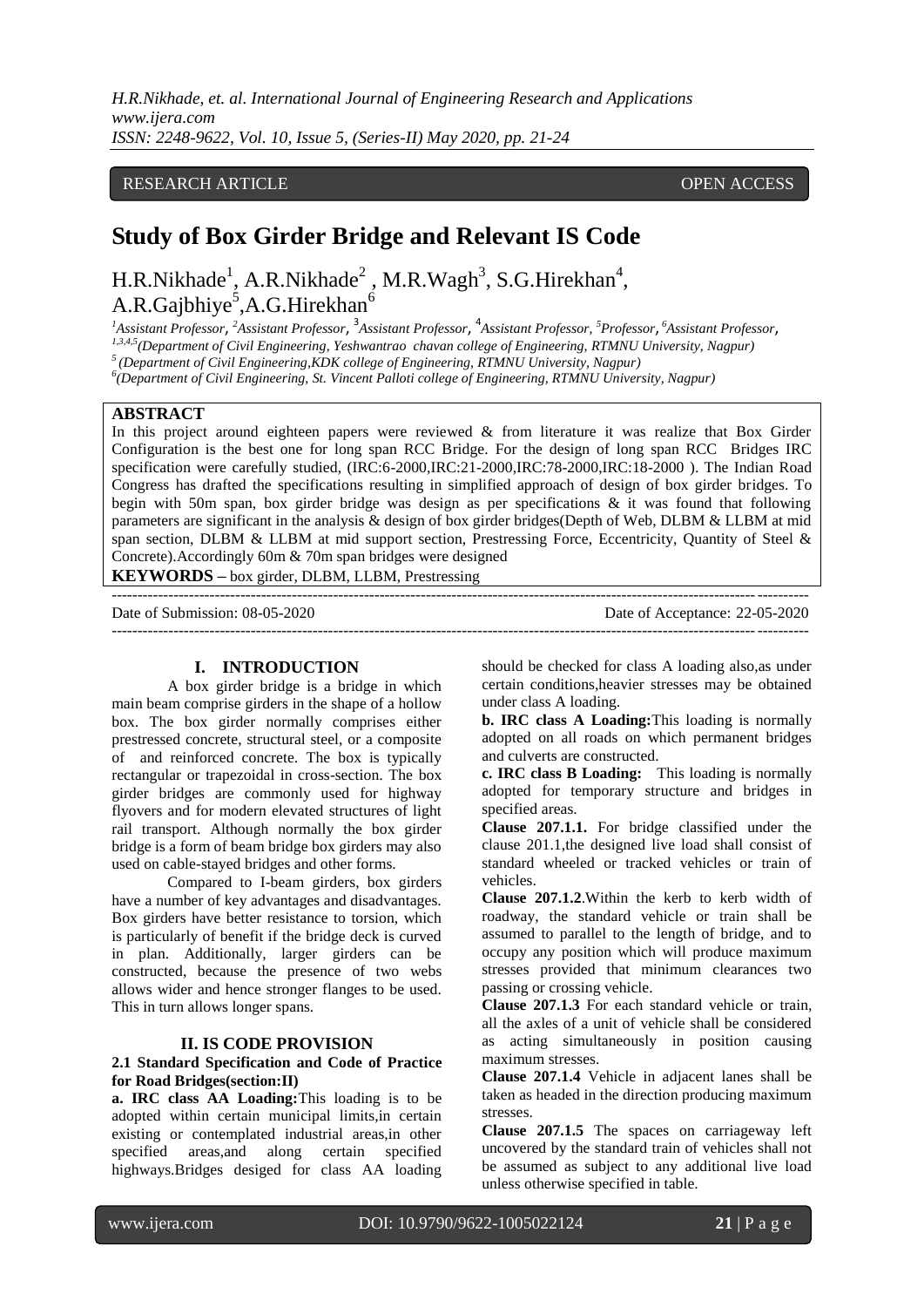### **Clause 207.3 Dispersion of load through Fill of Arch Bridges**

The dispersion of load through the fills above the arch shall be assumed at 45 degrees both along and perpendicular to the span in the case of arch bridges. **Clause 207.4 combination of Live load**

This clause shall be read in conjunction with clause 112.1 of IRC:5-1998.The carriageway live load combination shall be considered for the design as shown in table below.

## **III. ANALYSIS & DESIGN OF BRIDGES**

One fifty m span bridge is analysed and designed as per specifications. The details are presented below.

## **Data:**

Span=50m,

Cross-section=multicelled box girder, cell dimension=2x2,

Road width=7.5m,

footpaths=0.6m wide on either side of roadway, Wearing coat=80mm,

thickness of web=300 to27K-15 Freyssinet type anchorages (27 strands of 15.2mm diameter in 110mm diameter cables)

- Thickness of Top & Bottom Slab=300mm
- Concrete grade M-60
- Loss ratio=0.8
- Type of Tendons high tensile strands of 15.2mm diameter conforming to IRC:6006- 2000
- Type of supplementary r/f:Fe415 HYSD bars

## **IV. RESULTS AND DISCUSSION**

After preparation of an excel sheets for the span 50, 55,60, 65,70,75 & 80m span, we are finding the results are as follows.

**Table 1. Variations in the height of web for different grades of concrete with different span:**

| Span |               |  |
|------|---------------|--|
|      | Height of Web |  |
| 50   | 1.9           |  |
| 55   | 2.3           |  |
| 60   | 2.6           |  |
| 65   | 3             |  |
| 70   | 3.3           |  |
| 75   | 3.8           |  |
| 80   | 4.4           |  |
| 50   | 1.5           |  |
| 55   | 1.8           |  |
| 60   | 2             |  |
| 65   | 2.4           |  |
| 70   | 2.7           |  |
| 75   | 3.2           |  |
| 80   | 4.1           |  |
|      |               |  |

| $M-60$ | 50 | 1.3 |
|--------|----|-----|
| $M-60$ | 55 | 1.6 |
| $M-60$ | 60 | 1.7 |
| $M-60$ | 65 | 2.1 |
| $M-60$ | 70 | 2.6 |
| $M-60$ | 75 |     |
| $M-60$ | 80 | 3.4 |

### **Table 2. Variation in Bending Moments at Mid Span Section with different grade of concrete with different span.**

| Grade<br>of<br>Concret<br>e | Spa<br>n | Mid Span Section(D) (kN-m) |          |         |                       |
|-----------------------------|----------|----------------------------|----------|---------|-----------------------|
|                             |          | D.L.B.M.                   | L.L.B.M. | Tot. BM | Ultimate<br><b>BM</b> |
| $M-40$                      | 50       | 8165.00                    | 4298.5   | 12463.5 | 22993.81              |
| $M-40$                      | 55       | 10490.0                    | 4728.3   | 15218.4 | 27556.04              |
| $M-40$                      | 60       | 12968.3                    | 5158.2   | 18126.5 | 32348.08              |
| $M-40$                      | 65       | 16198.6                    | 5588.0   | 21786.7 | 38268.18              |
| $M-40$                      | 70       | 19482.4                    | 6017.9   | 25500.3 | 44268.44              |
| $M-40$                      | 75       | 23868.5                    | 6447.7   | 30316.3 | 51922.26              |
| $M-40$                      | 80       | 29081.6                    | 6877.6   | 35959.2 | 60816.5               |
| $M-50$                      | 50       | 7632.50                    | 4298.5   | 11931.0 | 22195.06              |
| $M-50$                      | 55       | 9711.56                    | 4728.3   | 14439.9 | 26388.29              |
| $M-50$                      | 60       | 11957.6                    | 5158.2   | 17115.8 | 30832.03              |
| $M-50$                      | 65       | 14780.5                    | 5588.0   | 20368.6 | 36141.09              |
| $M-50$                      | 70       | 18090.8                    | 6017.9   | 24108.7 | 42181.04              |
| $M-50$                      | 75       | 21965.6                    | 6447.7   | 28413.4 | 49067.91              |
| $M-50$                      | 80       | 28119.3                    | 6877.6   | 34996.9 | 59373.11              |
| $M-60$                      | 50       | 7336.66                    | 4298.5   | 11635.1 | 21751.31              |
| $M-60$                      | 55       | 9415.73                    | 4728.3   | 14144.1 | 25944.55              |
| $M-60$                      | 60       | 11403.6                    | 5158.2   | 16561.9 | 30001.11              |
| $M-60$                      | 65       | 14248.8                    | 5588.0   | 19836.8 | 35343.43              |
| $M-60$                      | 70       | 17711.2                    | 6017.9   | 23729.2 | 41611.75              |
| $M-60$                      | 75       | 21452.1                    | 6447.7   | 27899.9 | 48297.68              |
| $M-60$                      | 80       | 25809.9                    | 6877.6   | 32687.5 | 55908.98              |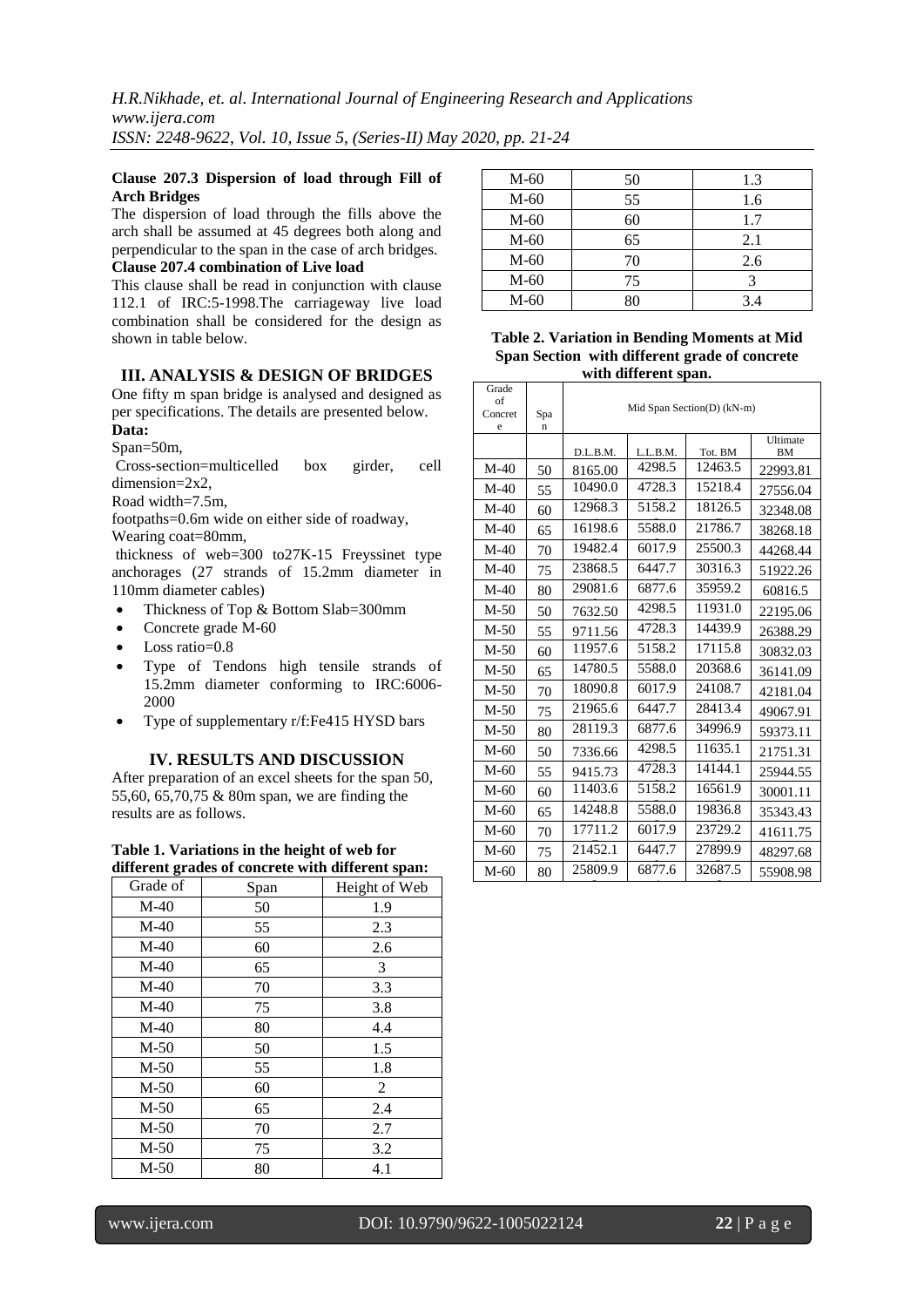## **V. GRAPHS & MATHEMATICAL MODELS**



**Fig 1.** Variation in Depth of Web



**Fig 2.** Variation in Depth of Web

#### **VI. INTERPRETATION OF RESULTS Table 3 %Error of Actual value & Predicted value for Web**

| valut IVI<br>11 L.V |      |               |           |         |  |  |  |
|---------------------|------|---------------|-----------|---------|--|--|--|
| Grade of            | Span | Height of Web |           |         |  |  |  |
| Concrete            | m    | m             | Predicted | ℅       |  |  |  |
| M 40                | 50   | 1.90          | 1.91      | $-0.77$ |  |  |  |
| M 40                | 55   | 2.29          | 2.20      | 4.28    |  |  |  |
| M 40                | 60   | 2.56          | 2.52      | 1.34    |  |  |  |
| M 40                | 65   | 3.01          | 2.90      | 3.84    |  |  |  |
| M 40                | 70   | 3.29          | 3.31      | $-0.72$ |  |  |  |
| M 40                | 75   | 3.81          | 3.77      | 0.98    |  |  |  |
| M 40                | 80   | 4.40          | 4.28      | 2.69    |  |  |  |
| M 50                | 50   | 1.48          | 1.48      | 0.36    |  |  |  |
| M 50                | 55   | 1.79          | 1.74      | 3.13    |  |  |  |
| M 50                | 60   | 2.01          | 2.04      | $-1.43$ |  |  |  |
| M 50                | 65   | 2.35          | 2.39      | $-1.59$ |  |  |  |
| M 50                | 70   | 2.73          | 2.81      | $-2.75$ |  |  |  |
| M 50                | 75   | 3.15          | 3.30      | -4.68   |  |  |  |
| M 50                | 80   | 4.11          | 3.87      | 5.71    |  |  |  |
| M 60                | 50   | 1.25          | 1.19      | 4.93    |  |  |  |
| M 60                | 55   | 1.60          | 1.42      | 11.49   |  |  |  |

| M 60 | 60 | 1.71 | 1.69 | 1.21 |
|------|----|------|------|------|
| M 60 | 65 | 2.11 | 2.00 | 4.99 |
| M 60 | 70 | 2.58 | 2.36 | 8.43 |
| M 60 | 75 | 2.97 | 2.77 | 6.78 |
| M 60 | 80 | 3.40 | 3.22 | 5.26 |

## **VII. CONCLUSION**

- a. The IRC6-2000, IRC21-2000, IRC78-2000 gives detailed provisions for the design of RCC Bridges.
- b. Excel sheets developed can give design output for any long Span Box Girder Bridge
- c. The analysis & design of Box Girder Bridges for any Span can be obtained from the mathematical models without doing lengthy calculations.
- d. In the mathematical models by simply putting the values of span we can obtain analysis & design parameters of any long span Box girder RCC bridge.

## **REFERENCES**

- [1]. **Evaluation of Bridge Beam-Column Joints under Simulated Seismic Loading** Clay J. Naito et.al. [1]
- [2]. **Different types of bridges and suitaibility** Prof. P. C. Vasani, Bhumika B. Mehta[2]
- [3]. **Economics of Alternative Structural Schemes of Prestressed Concrete Bridges** Kishore kumar.M ,Ch Hanumantha Rao[3]
- [4]. **Analysis and Design of Underpass RCC Bridge** Mohankar.R.H 1 , Ronghe.G.N[4]
- [5]. **Design Criteria for Portable Timber Bridge Systems Static versus Dynamic Loads** John M. Franklin, S.E. Taylor, Paul A. Morgan, M.A. Ritter[5]
- [6]. **Technical paper on bridge performance,IXth international heavy haull conference held at Shanghai, China** R.K. Goel[6]
- [7]. **A method for increasing the capacity of short and medium span bridge, bridges / Strengthening / external post-tensioning** Dr Albert F Daly[7]
- [8]. **Performance of bridge deck link slabs designed with ductile engineered cementitious composite**[8] Yun Yong Kim, Gregor Fischer, and Victor C. Li
- [9]. **Shock control of bridges in china using taylors device' fluid viscous devices** Chen Yongqi1 Ma Liangzhe1 Cao Tiezhu1 Robert Schneider2 Craig Winters2[9]
- [10]. **Time-dependent behavior of post-tensioned slab bridge** Paul N. Roschke, Kevin R. Pruski, and Narayanna Sripadanna<sup>[10]</sup>